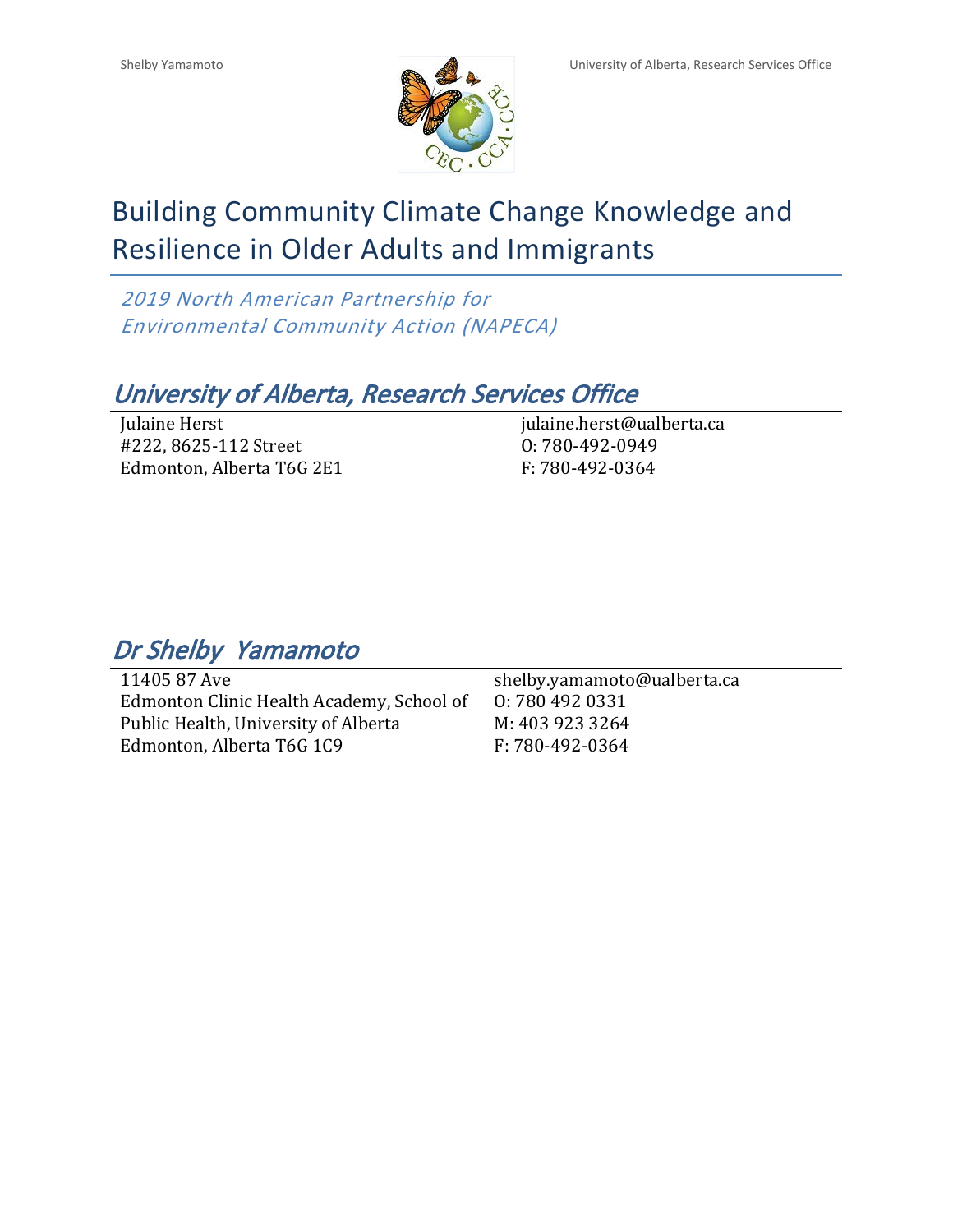# FollowUp Form

#### **Project Title\***

Building Community Climate Change Knowledge and Resilience in Older Adults and Immigrants

# *Quick Analysis*

#### **1) What was the single best thing that happened during the project?\***

The team agreed that the collaborations between researchers, students, organizations, and communities as well as the creation of the index were some of the best things to happen during the project.

#### **2) What was the single worst thing that happened during the project?\***

It was agreed that the COVID-19 pandemic was the worst thing that happened. This resulted in unplanned study changes and delays.

## **3) What was the single most unexpected thing that happened during the project?\***

The delay in the work related to the pandemic was the most unexpected event to occur during the project.

#### **4) What was the single thing that could have been done to make the project more effective?\***

A few different ideas were discussed, including engaging with the team and collaborators in-person, having more time for activities, and broader access to data.

#### **5) What will happen as a result of this project during the next five years?\***

We will continue to build on this work, engaging in training and research opportunities with the aim of reducing climate change health impacts.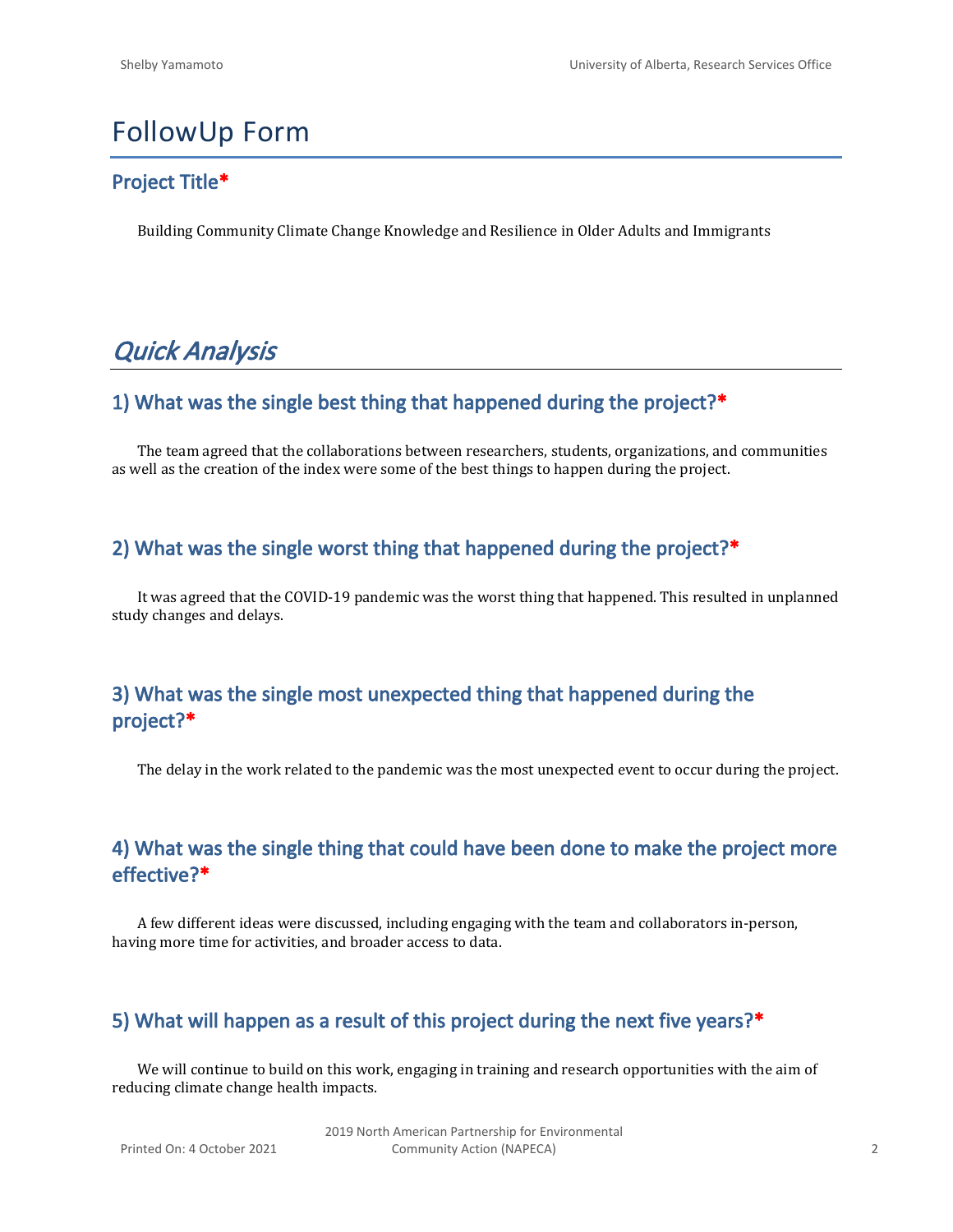# **6) Is there anything else that is important to say about the project?\***

This work emphasized the need to treat climate change as a critical, time sensitive problem that requires interdisciplinary and innovative solutions.

# *Project Evaluation*

#### **Results of the monitoring and evaluation activities\***

Please see final report (attached).

# *Project Summary - Part I. Description*

## **Participating organizations and geographic location(s) of the project (a small map can be included\***

Please see final report (attached).

## **A one paragraph background or problem statement (why was the project carried out?)\***

Please see final report (attached).

## **A one-paragraph general description of the project (what was done?)\***

Please see final report (attached).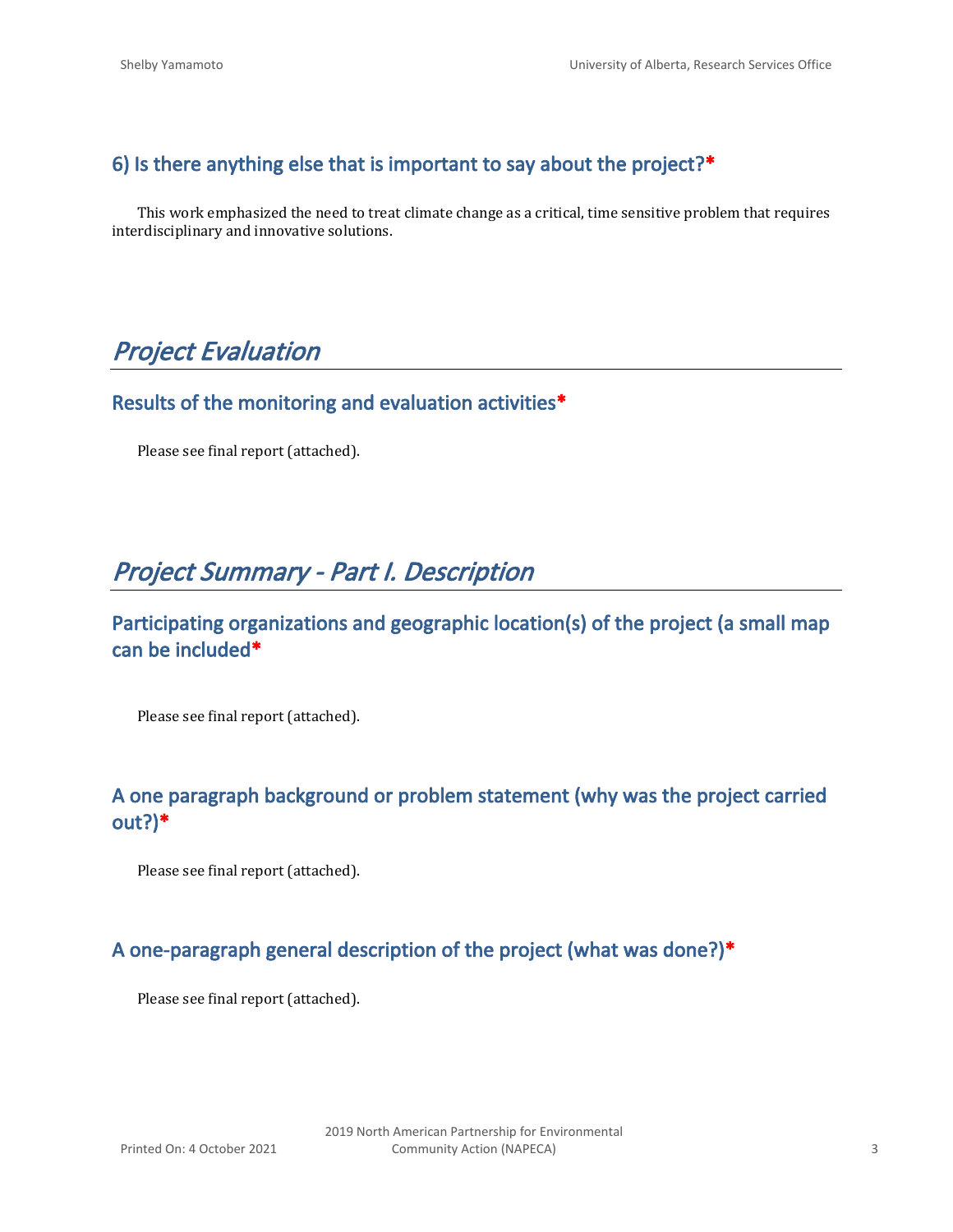## **A one-paragraph description of outcomes and follow-up (what did the project achieve?\***

Please see final report (attached).



Please see final report (attached).

#### **Challenges\***

Please see final report (attached).

#### **Lessons Learned\***

Please see final report (attached).

## **What next?\***

Please see final report (attached).

*Financial Report*

**Financial Report\***

Please see financial report (attached).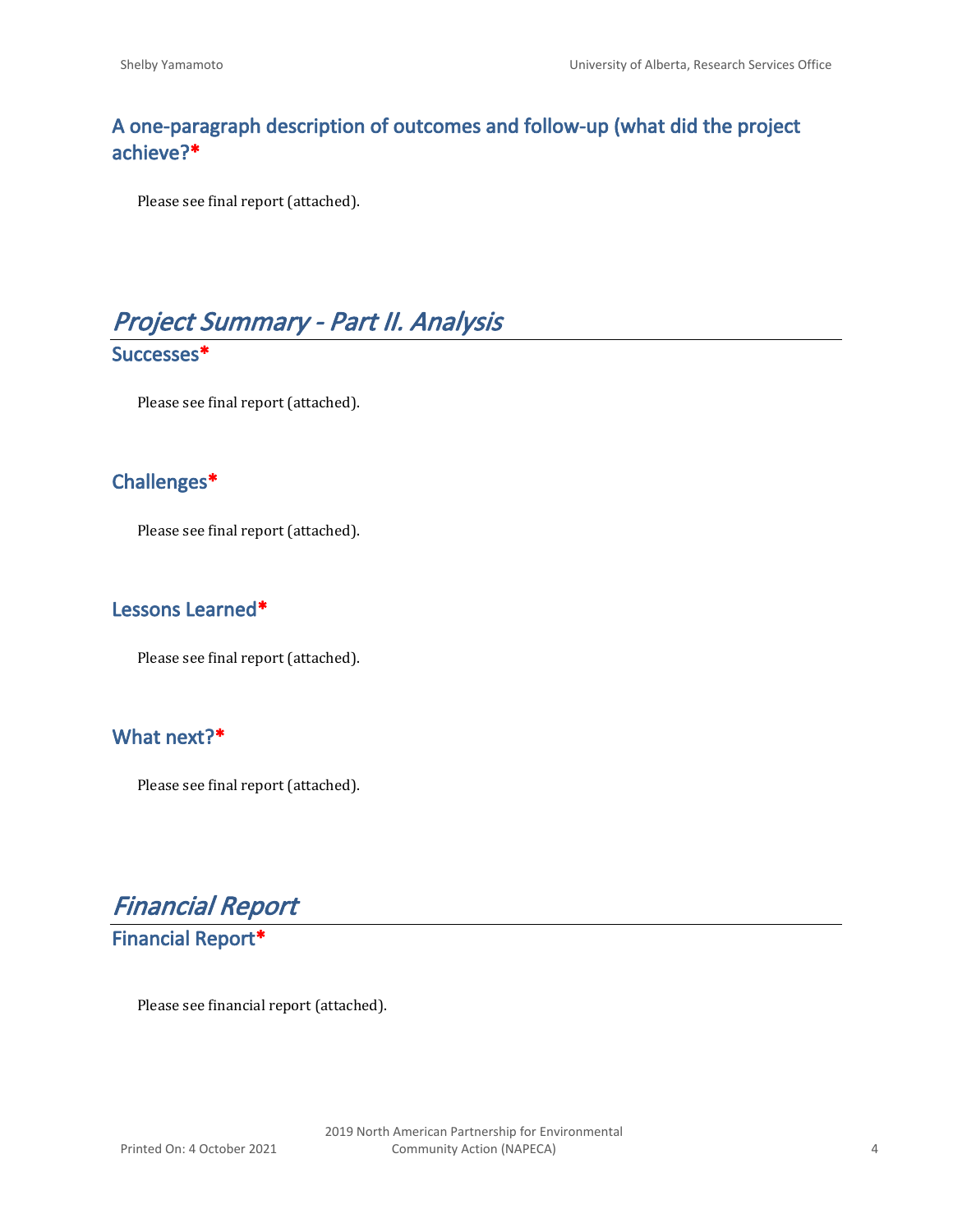

CEC Summary and final report.pdf

Links to our online map:

https://uofa.maps.arcgis.com/apps/webappviewer/index.html?id=011ecab08e294c4d8d11b037036012bd Link to the StoryMap: https://storymaps.arcgis.com/stories/2676a0d561ea45b681ccaa596850e570 Link to Technical report:

https://static1.squarespace.com/static/5f0e2593c3beed220e86a3d4/t/612ecb29f56b292307f94700/1630 456645221/Technical+Report\_Final\_SmallSize\_31-08-21+%281%29.pdf

Link to User manual:

https://static1.squarespace.com/static/5f0e2593c3beed220e86a3d4/t/612e4c9cf206b708117e9d61/1630 424230653/User+Manual\_Final\_31-08-21.pdf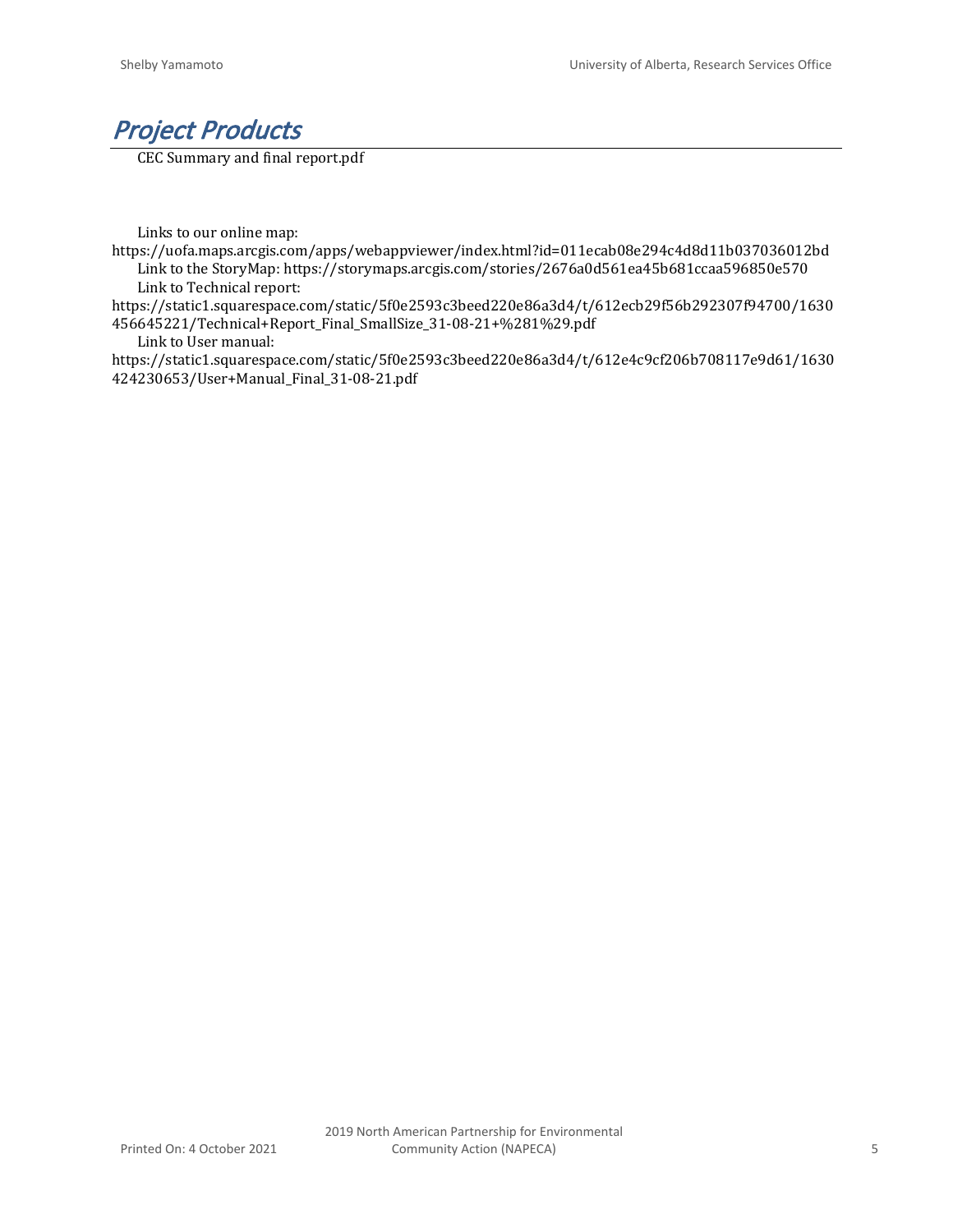# File Attachment Summary

# *Applicant File Uploads*

• CEC Summary and final report.pdf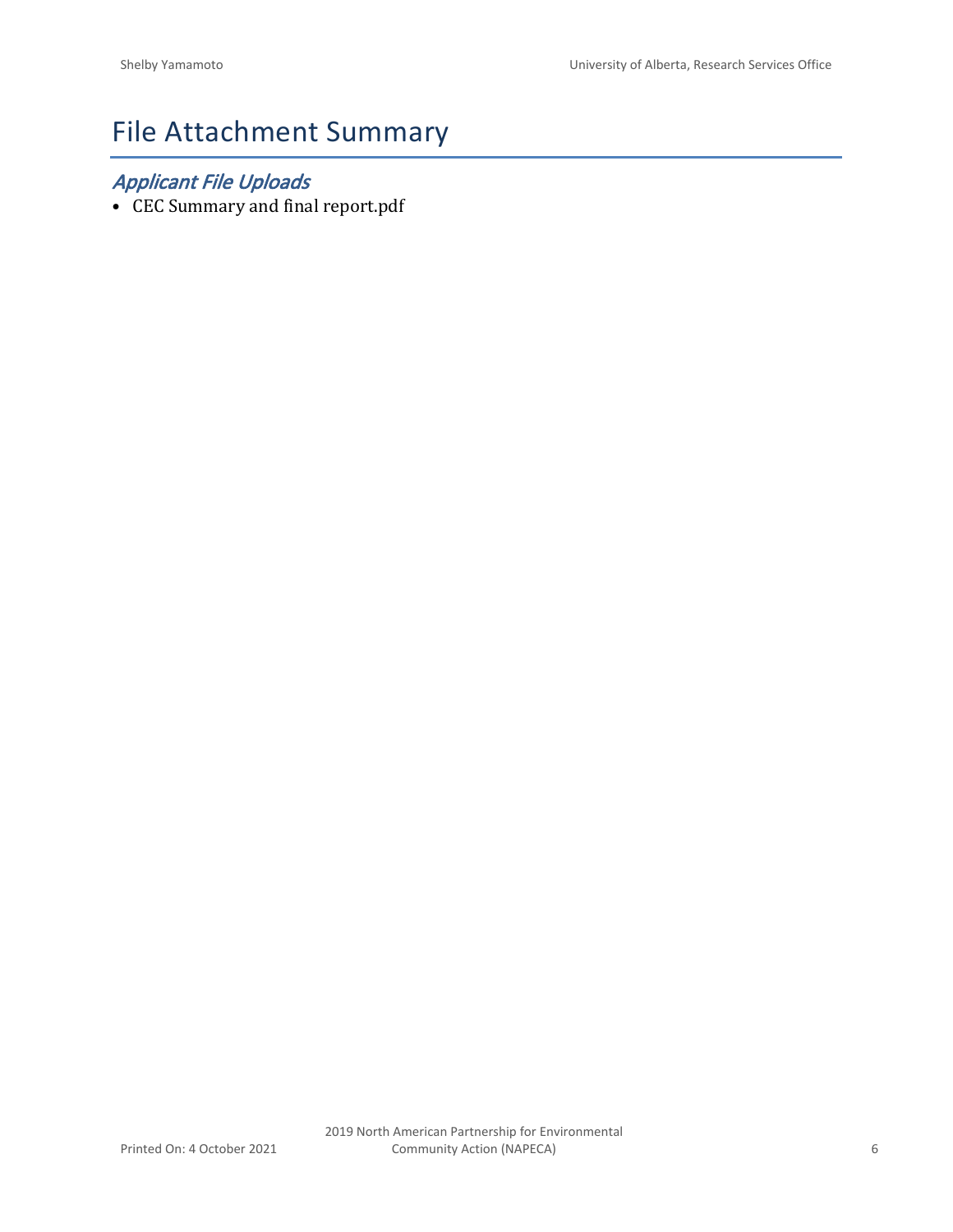# **Project summary**  August 31, 2021

## **Researchers**:

Shelby Yamamoto, Okan Bulut, Lihani Du Pleissis, Markus Gaenzle, Preetha Gopalakrishnan, Allyson Jones, Alvaro Osornio Vargas, Charlene Nielsen, Heather Nixdorff, Haleema Pannu, Jordana Salma, Savera, McKenzie Tilstra, Ishwar Tiwari, Kyle **Whitfield** 

Funded by the Commission for Environmental Cooperation



North American Partnership for **Environmental** Community Action

# **Building Community Climate Change Knowledge and Resilience in Older Adults and Immigrants**

#### **About the project**

Canada continues to experience warming at a greater rate than the global average (EC 2014). Edmonton, Alberta, Canada (Figure 1), located on the Prairies, typically experiences large weather swings and will likely experience an increasing number of warm nights and hot days (City of Edmonton, 2019, Smoyer-Tomic et al. 2003). Climate change is also having critical impacts on health ranging from heat-related effects to air pollution to storms. Groups such as older adults, the homeless/housing insecure, and some immigrant communities may be particularly affected for several reasons such as underlying conditions, social isolation, and hampered access to services (Hanson et al 2013, Cheng & Newbold 2010).



**Figure 1: Study site Edmonton, Alberta, Canada (Awmcphee 2019)** 

For this project, we aimed to assess factors that contribute to experiences of health-related vulnerability in older adult and immigrant communities as a result of weather and air pollution; create an interactive community-focused mapping platform related to weather and air pollution health events, and codesign weather and air pollution knowledge mobilization tools targeted to older adults and immigrants.

#### **Outcomes**

- Development of an interactive map that illustrates potential areas of vulnerability (derived from the domains of exposure, sensitivity, and adaptive capacity) across Edmonton (Figure 2)
- Development of an accompanying user manual for the mapping platform and a technical report that presents our statistical and spatial methods
- Creation of a StoryMap that discusses the project and findings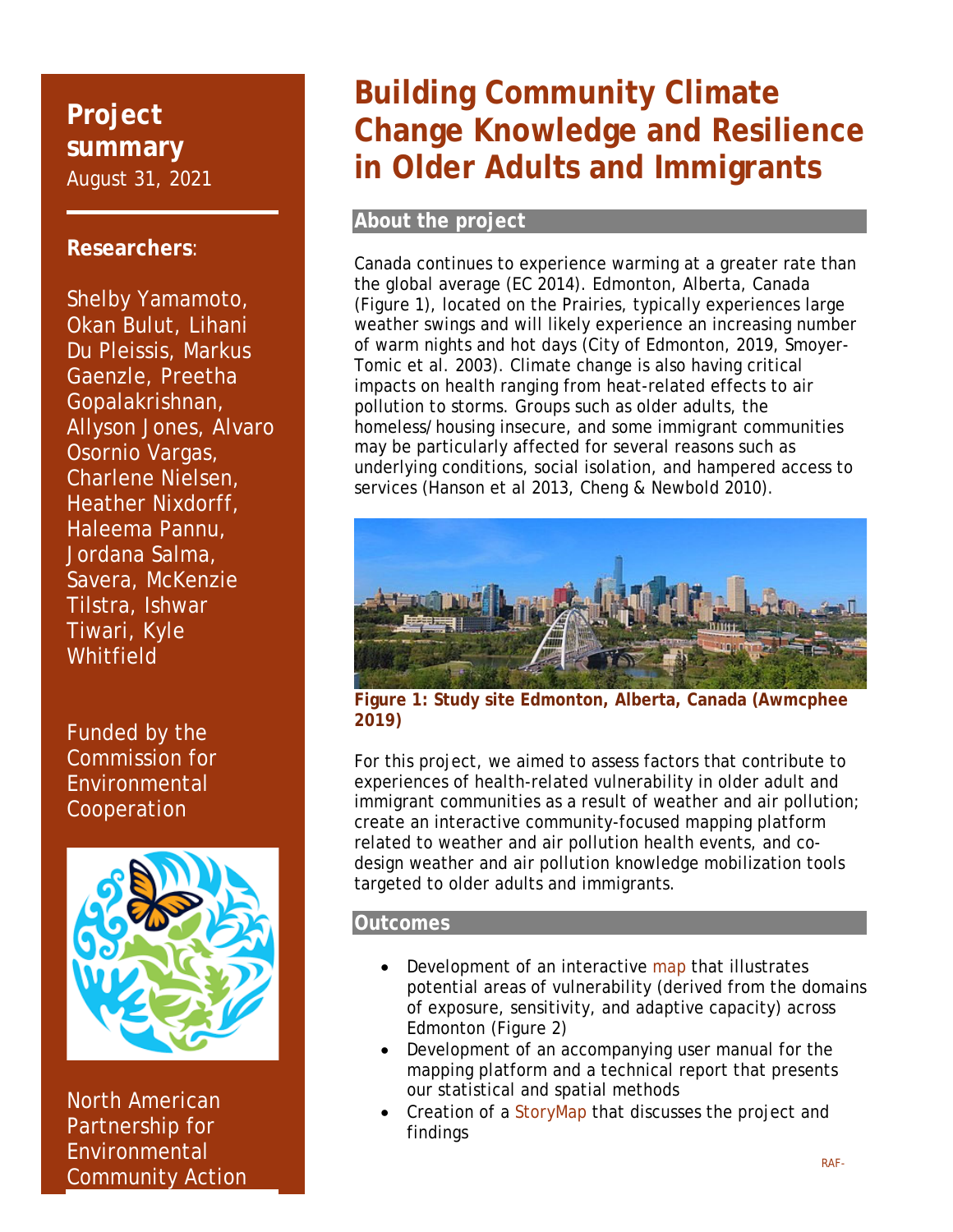#### **Collaborators**

Alberta Health **Services** 

Catholic Social **Services** 

City of Edmonton

Canadian Islamic **Centre** 

**Edmonton** Mennonite Centre for Newcomers

Edmonton Seniors Coordinating Council

Refugee Health **Coalition** 

SAGE Seniors Association

- Exploration of climate change and air pollution knowledge and concerns among older adult and immigrant communities in Edmonton
- Establishment and fostering of community collaborations
- Development of an extreme weather and air pollution photo exhibit discussing health effects and climate change adaptation with English, Urdu, and Hindi captions and voice recordings
- Creation of an infographic on climate change adaptation aimed at homeless/housing insecure populations
- Development of a video discussing the weather in Edmonton, air pollution, how to dress appropriately for the weather, health concerns related to weather and air pollution, and tips on how to safely enjoy outdoor activities
- Generation of reports and presentations for various audiences



**Figure 2**: Vulnerability index map of Edmonton for older adults and immigrants (Yellow: high sensitivity, high exposure, low adaptive capacity; Brown: medium sensitivity, low exposure, medium adaptive capacity; Green: low sensitivity, medium exposure, high adaptive capacity; White: no values)

#### **Successes, challenges, and lessons learned**

Several successes emerged in relation to this project:

1. Engagement with participants, researchers, the City of Edmonton, community organizations, and other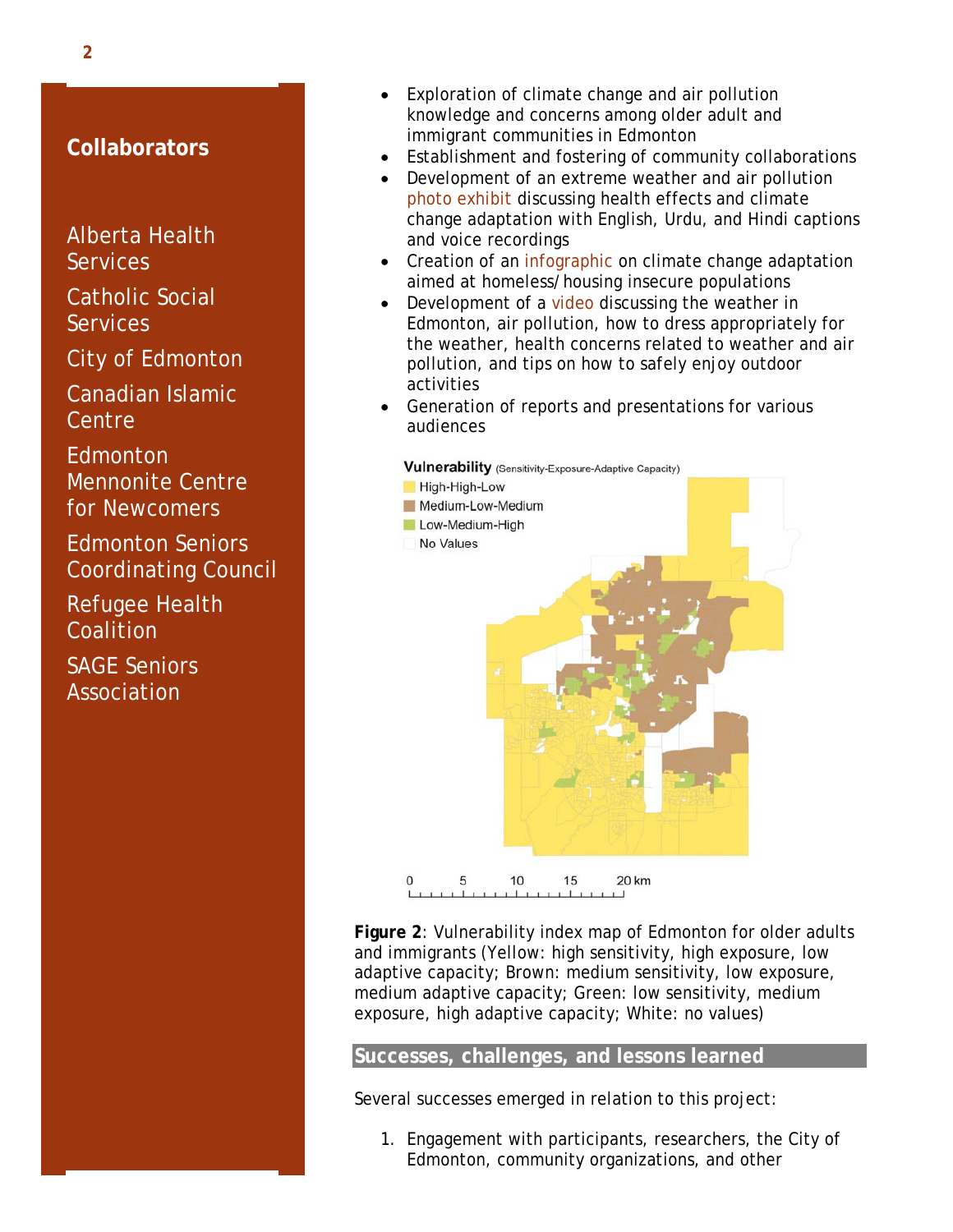# **Contact information**

Shelby Yamamoto Assistant Professor | CHEER lab

School of Public Health, University of Alberta | Treaty 6 **Territory** 

Scientist, Centre for **Healthy Communities** 

3-263 Edmonton Clinic Health Academy 11405 87 Avenue, **Edmonton** AB, T6G 1C9

Tel: (780) 492-0331

stakeholders around the issue of climate change, air quality, and health

- 2. Generation of research at a local level that identifies potential areas of health-related vulnerability to climate change, which can inform public policy
- 3. Fostering of ideas around the mitigation and adaption of climate change health effects, particularly in higher risk populations such as older adults and some immigrant communities (Figure 3)
- 4. Promotion of the issue of climate change and health and the need to consider differing risks across populations
- 5. Expansion of this work through further collaborations, ideas, feedback, and funding

One of the most critical challenges faced during this project was the emergence of the COVID-19 pandemic. The uncertainty and diversion of resources delayed aspects of our project and restricted some of our planned in-person activities. This led to several lessons learned for future work, including the:

- Importance of establishing and maintaining connections with older adults and immigrant populations through creative means
- Significance of regular team meetings and communication in maintaining project momentum, achieving milestones, and overcoming challenges
- Importance of building onto existing infrastructure to promote project continuance and growth



**Figure 3**: Prior work: Walking program established with immigrant seniors (Photo: Yamamoto 2019)

#### **What's next**

The next steps for this project involve its scale-up to the rest of the province. The team received funding from the Public Health Agency of Canada to develop this work into a climate change and health surveillance tool for Alberta that will also include other potentially higher risk groups, including pregnant women, children, and those with dementia.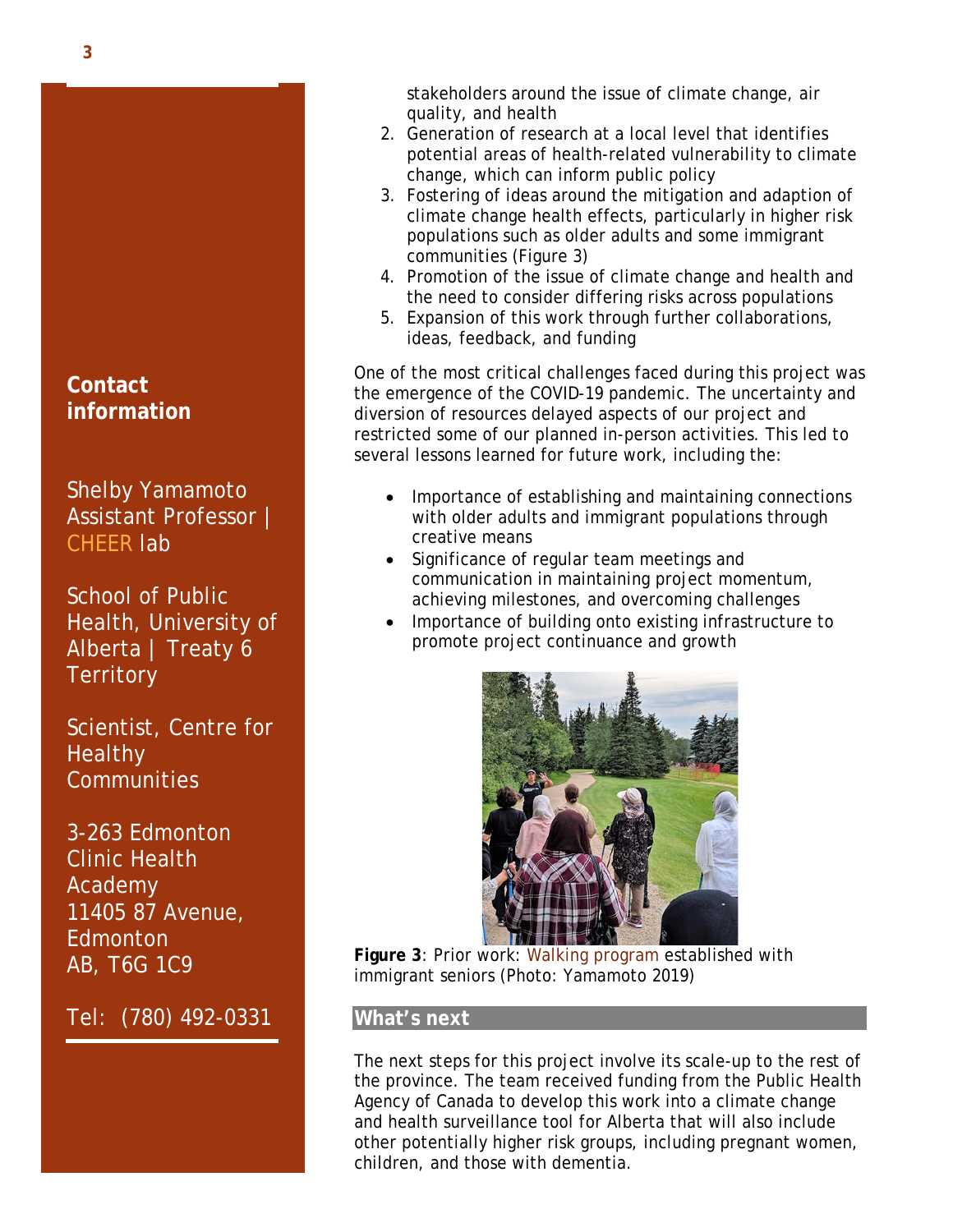**AUGUST 31, 2021**

# Building Community Climate Change Knowledge and Resilience in Older Adults and Immigrants



**FINAL REPORT**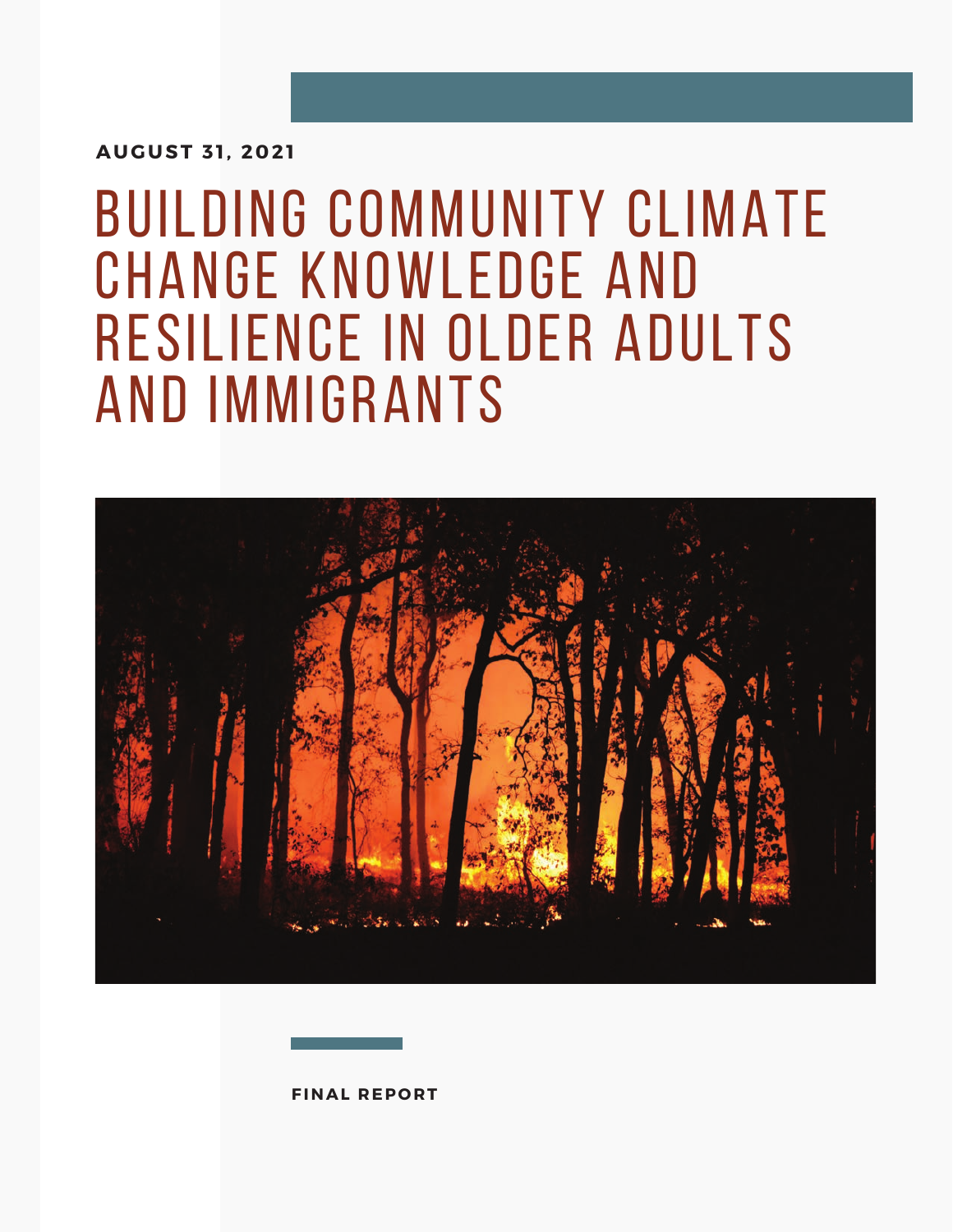# Quick analysis



## **What was the single best thing that happened during the project?**

The team agreed that the conaborations between researchers, students, organizations, and communities as wen as the creation of the muck were some or the best things to nappen during the project.

#### **What was the single worst thing that happened during the project?**

It was agreed the COVID-15 panaerine was the worst thing that happened. rms resurced in umplanned study enanges and delays.

## **What was the single most unexpected thing that happened during the project?**

The actay in the work related to the panaerine was the most anexpected event to occur during the project.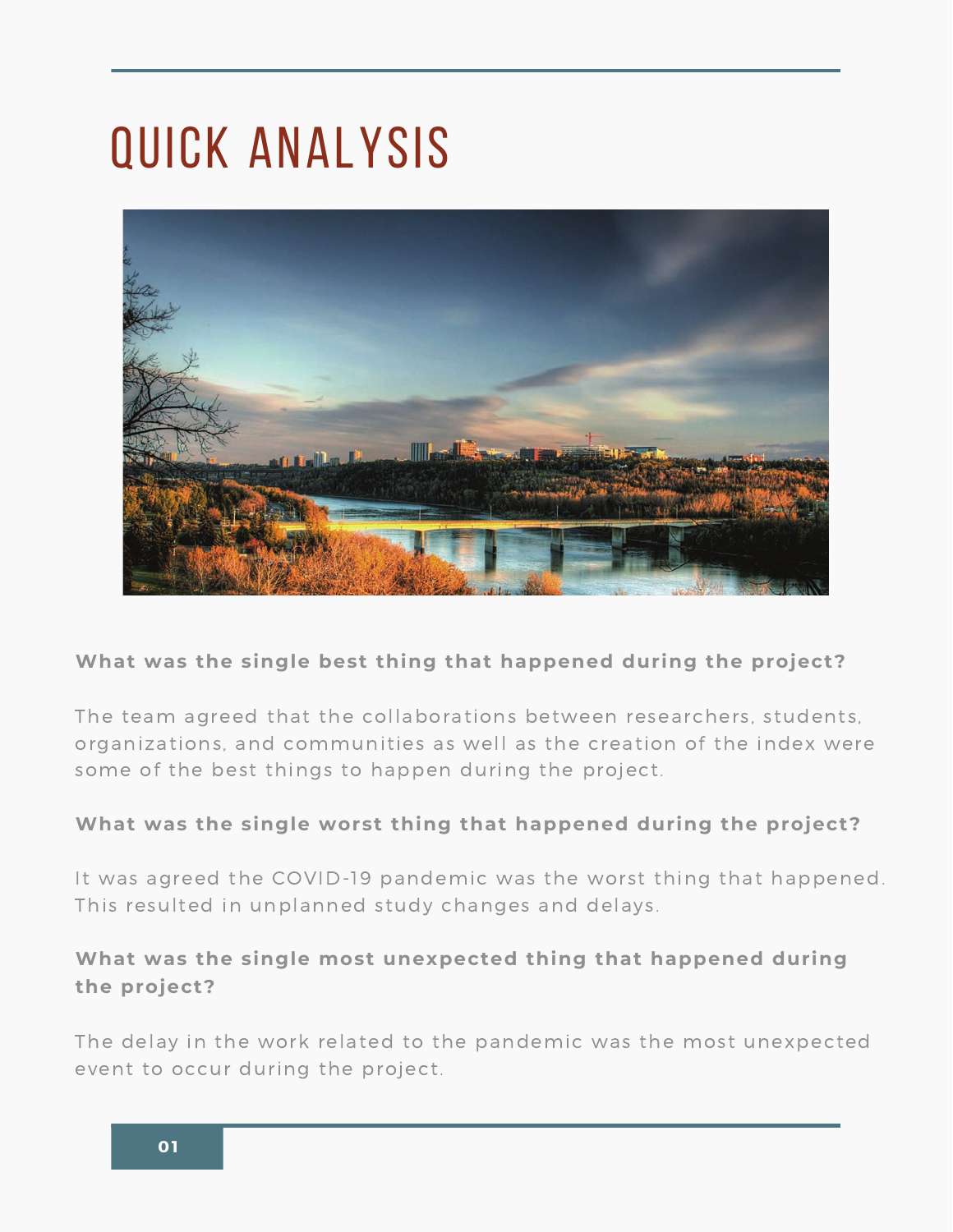# Quick analysis



# **What was the single thing that could have been done to make the project more effective?**

A Tew amerent facas were alsoussed, melaamg engaging with the team and conaborators in person, naving more time for activities, and broader access to data  $\ddot{\phantom{a}}$ 

# **What will happen as a result of this project during the next five years?**

we will continue to build on this work, enga ging in training and research opportunities with the ann or reducing emilate enange nearth impacts.

## **Is there anything else that is important to say about the project?**

This work emphasized the need to treat emmate enange as a entired, enne sensitive problem that requires interalsciplinary and imporative solutions.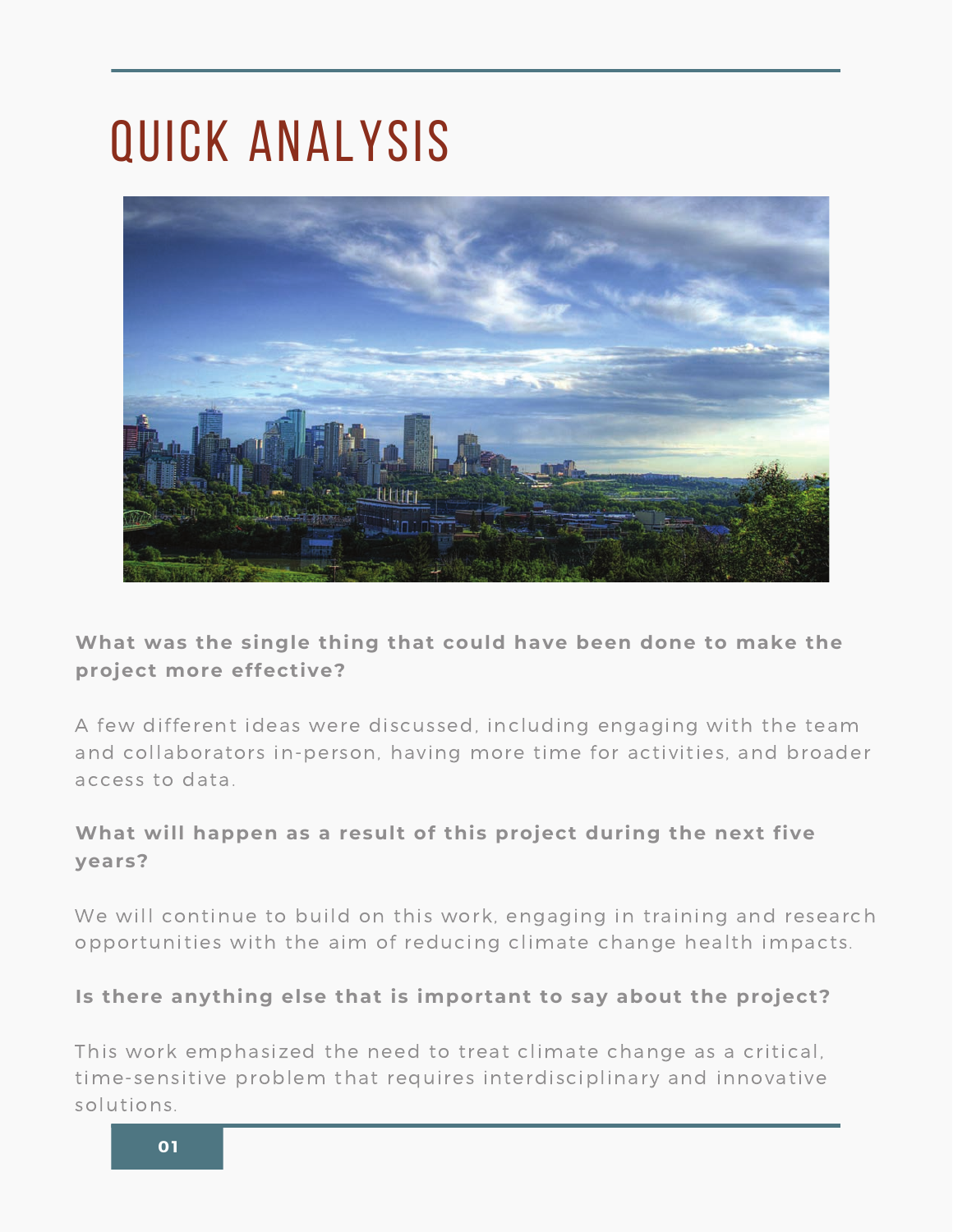# PROJECT EVALUATION

# Objective 1.1

Create a secure, userfriendly, updatable, accessible, interactive, anonymized web-based platform ArcGIS Online (cloud-based) to host maps of vulnerability indices

## Objective 1.2

Develop a query function for the webbased platform for community-level vulnerability indices and individual components of community-level vulnerability index.

An interactive, secure, web-based platform to host maps based on a vulnerability index (comprised of the domains sensitivity, exposure, and adaptive capacity) has been created. The platform has been pilot tested by stakeholders from the City of Edmonton and feedback has been provided. A challenge that arose during the development of the project was facilitating updates to the platform. Several different approaches were trialed to build the index. Unfortunately, replication of the analyses needed to update the index is not as straightforward as had originally hoped. The team continues to work on this issue and will update the user and technical manuals as new approaches emerge.

A query approach was developed using ArcGIS online, which allows the user to view the composite vulnerability index and individual domains of the index (exposure, sensitivity, adaptive capacity) by clicking on different map layers in the platform. Color gradations represent variations across the city. The finest spatial resolution used in the mapping is the dissemination area, geographic units of approximately 400 to 700 people used by Census Canada. Users can zoom out of the maps to visualize index values by neighborhoods, which can include several dissemination areas.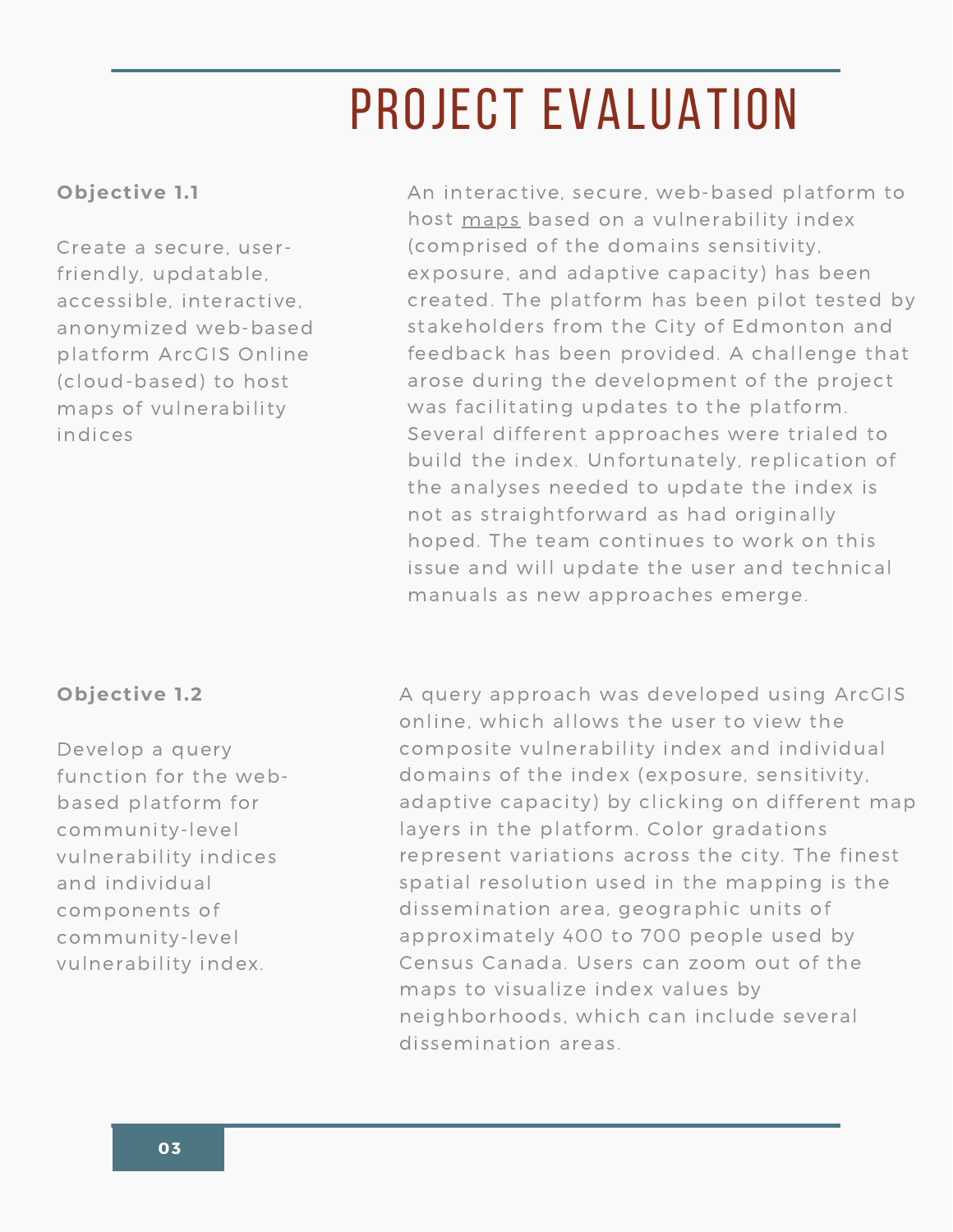

#### Objective 1.3

Generate descriptive statistics (e.g. scatterplots, bar charts) associated with the vulnerability index and individual components of the vulnerability index, based on current data

A comprehensive set of descriptive statistics has been generated on the individual components of the domains of the index (e.g., proportion of green space), the domains (exposure, sensitivity, adaptive capacity), and the composite vulnerability index. Graphs, figures, and tables with descriptive statistics can be found in the appendix of the **Technical Report.** 

## Objective 1.4

Create user manual for interactive, web-based platform for stakeholders

A user manual has been created to accompany the index and platform. The user manual was circulated to the team and the City of Edmonton. The user manual contains a brief introduction to the platform, a link to the StoryMap that describes our work and findings, and map navigation instructions.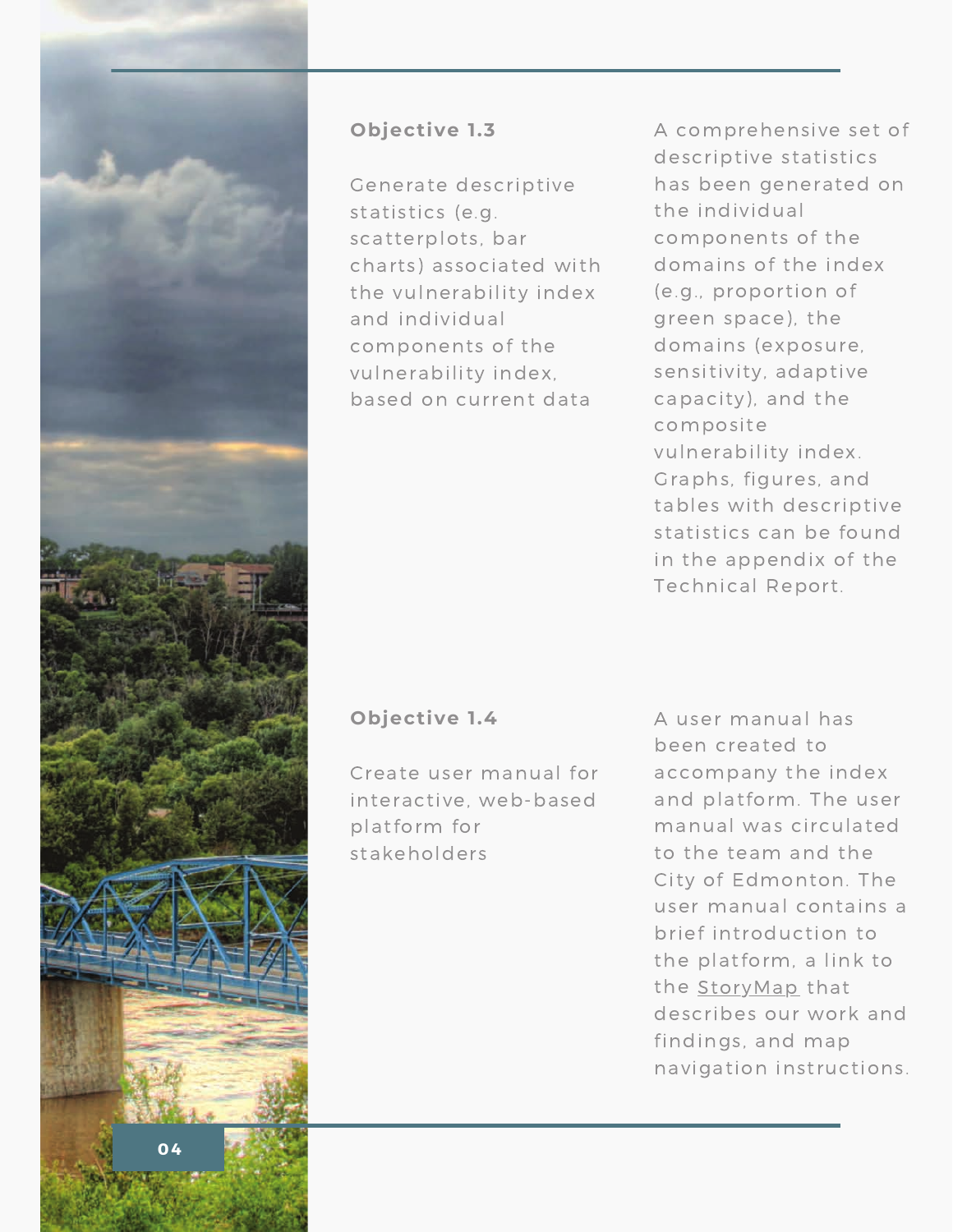#### Objective 2.1

Form knowledge mobilization team built from existing and new collaborations

#### Objective 2.2

Perform knowledgegap assessments and evaluate knowledge mobilization preferences with selected, diverse stakeholders and communities.

We were able to form a knowledge mobilization team that kicked off activities in December (2019). Representatives from the University of Alberta, Seniors Coordinating Council, Al Rashid Mosque, and the City of Edmonton were in attendance. However, a challenge during the pandemic was the continued engagement of stakeholders, including older adult and immigrant participants. Representatives from older adult and immigrant communities were consulted during the development of the the knowledge mobilization tools (see Objective 2.3).

Six recorded focus group discussions (two inperson and four online) with 36 older adult and/or immigrant participants were conducted. Focus group data has been analyzed and themes extracted. It was determined that additional follow-up data to validate the results is needed. Additional focus group discussions will be held in September (2021). Data will be written up as a manuscript and submitted for publication. Ideas for knowledge mobilization tools were generated through literature searches and discussions with immigrant, homeless, and older adult communities. Three knowledge mobilizations tools were generated that targeted these populations.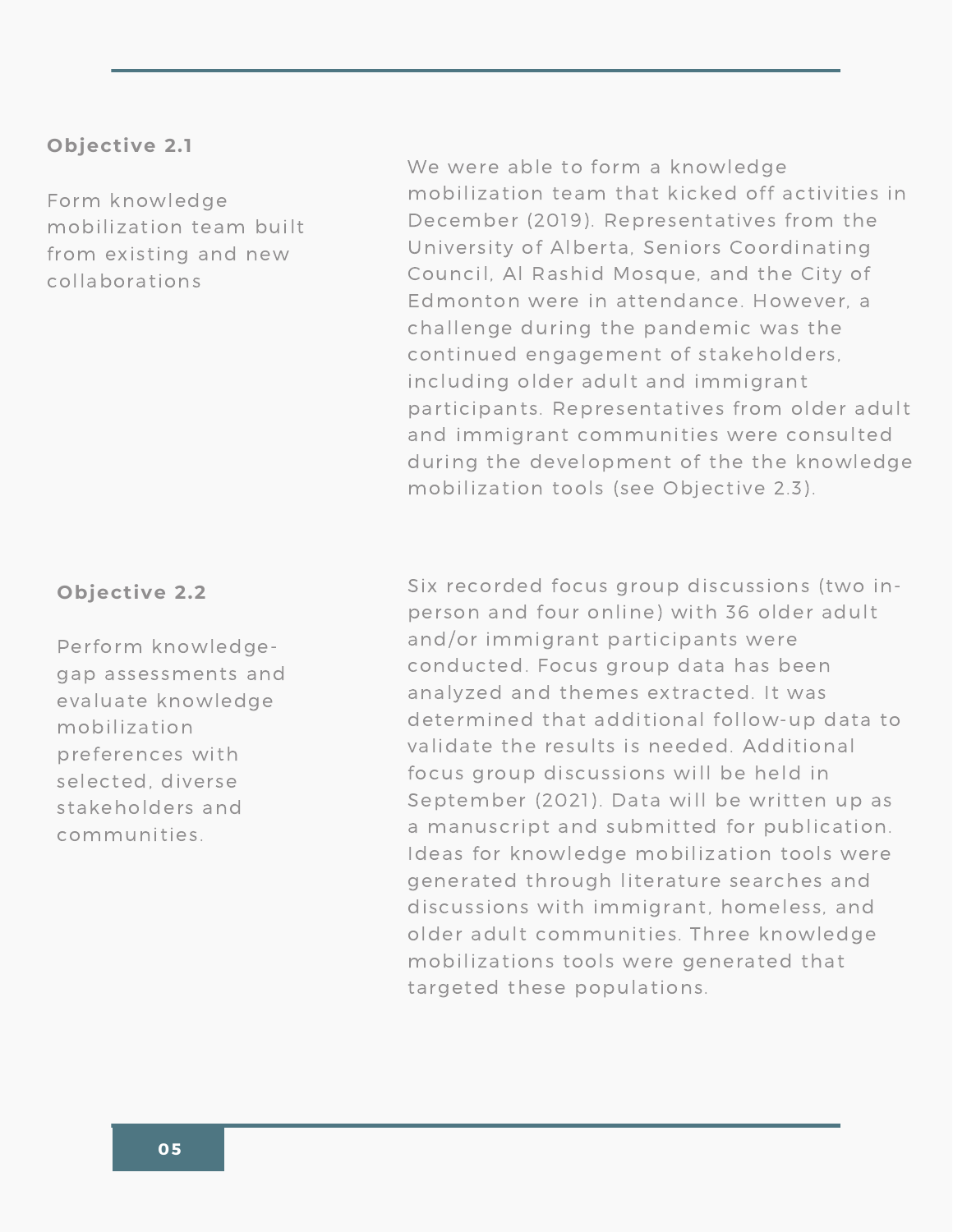#### Objective 2.3

Co-develop (with knowledge mobilization team) fact sheets and videos on adaptation to extreme weather and air pollution events in older adults and immigrants. Include community level/individual level strategies to mitigate impacts on health and safety.

Three knowledge mobilization tools were developed for this project. The tools are in different formats to increase dissemination, accessibility, and reach. They include a photo exhibit, an infographic, and a video. The photo exhibit is aimed at older adults and members of the South Asian community. The photo exhibit includes written captions in English, Hindi, and Urdu as well as English audio. The photo exhibit was co-designed with an older adult member of the South Asian community and piloted by two other members of our South Asian community. The photo exhibit is also available on Facebook as this was mentioned as a medium accessed by older adults.

An infographic was developed to summarize adaptation measures for homeless and housing insecure populations in Edmonton. The work was developed with feedback from an organization that works with homeless populations and a researcher from the Centre for Addiction and Mental Health (Toronto) who focuses on housing insecure populations. We are currently revising the tool and plan to pilot it with different organizations.

A video was developed around coping and enjoying the weather in Edmonton. Video topic ideas were solicited from older adult and recent immigrant community organizations. The video includes a discussion about issues around weather in Edmonton, air pollution, how to dress appropriately for the weather, health issues related to weather and air pollution, and tips on how to safely enjoy outdoor activities. The video was circulated to the team and other stakeholders for feedback.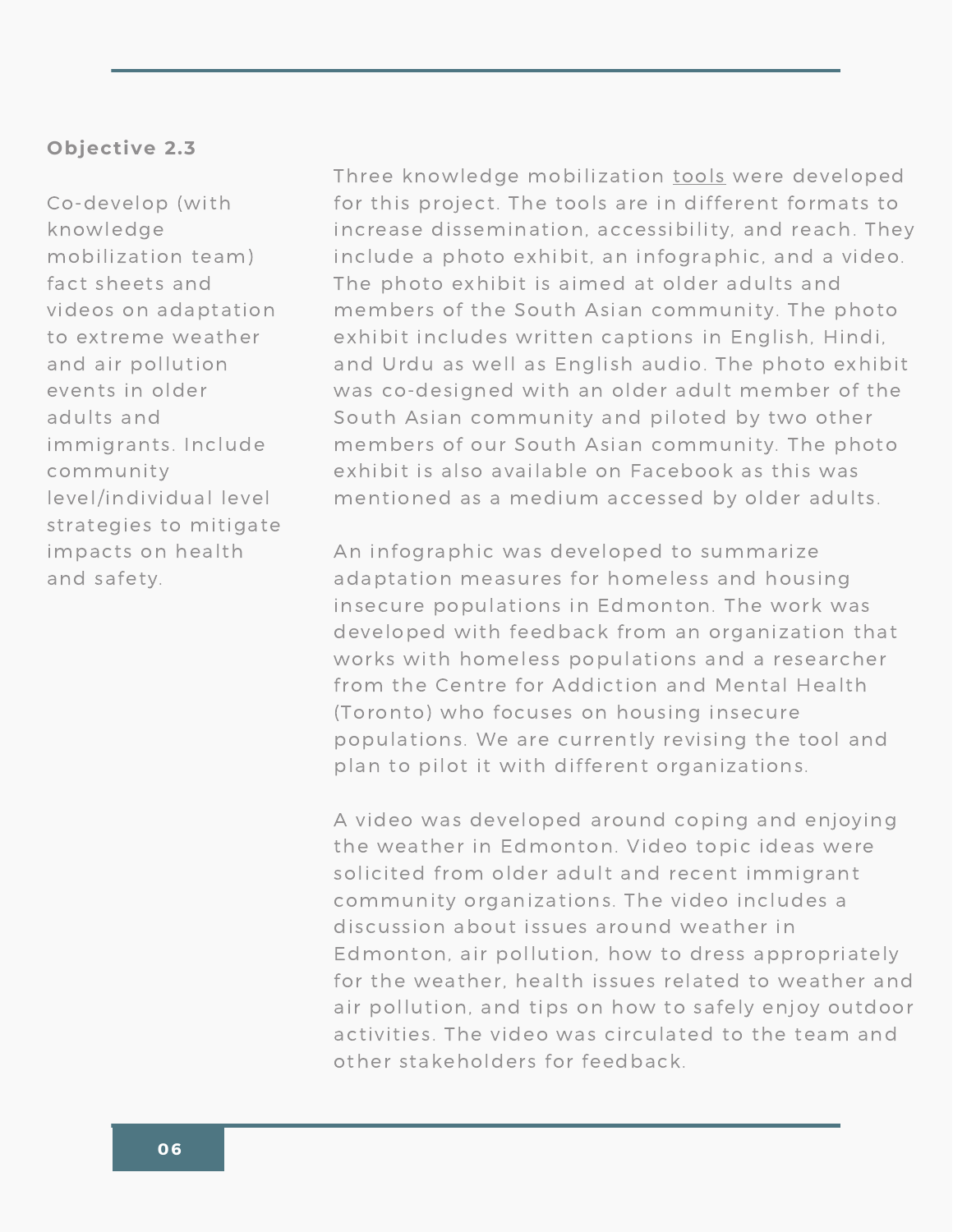

## Objective 2.4

Pilot knowledge mobilization tools using focus groups and surveys among older adult and immigrant groups in Edmonton during the scheduled Stakeholder Engagement Day

The team invited stakeholders from several community organizations to participate in the Stakeholder Engagement Days workshops held on April 28th and 29th. 2021. Representatives from nonprofits and City of Edmonton departments attended and provided valuable feedback on the knowledge mobilizations tools and the early results from our analyses. Feedback on the tools was also solicited at different time points during development. Stakeholders provided critical information about clarity, accessibility, and usefulness of the content. Feedback was incorporated into the tools.

## Objective 2.5

Dissemination of findings to funders and selected stakeholders

Final reports have been shared with funders. stakeholders, and shared on our website. This work has been presented at several national and international conferences, during the Stakeholder Engagement Days, and at the Alberta EcoTrust Conference.